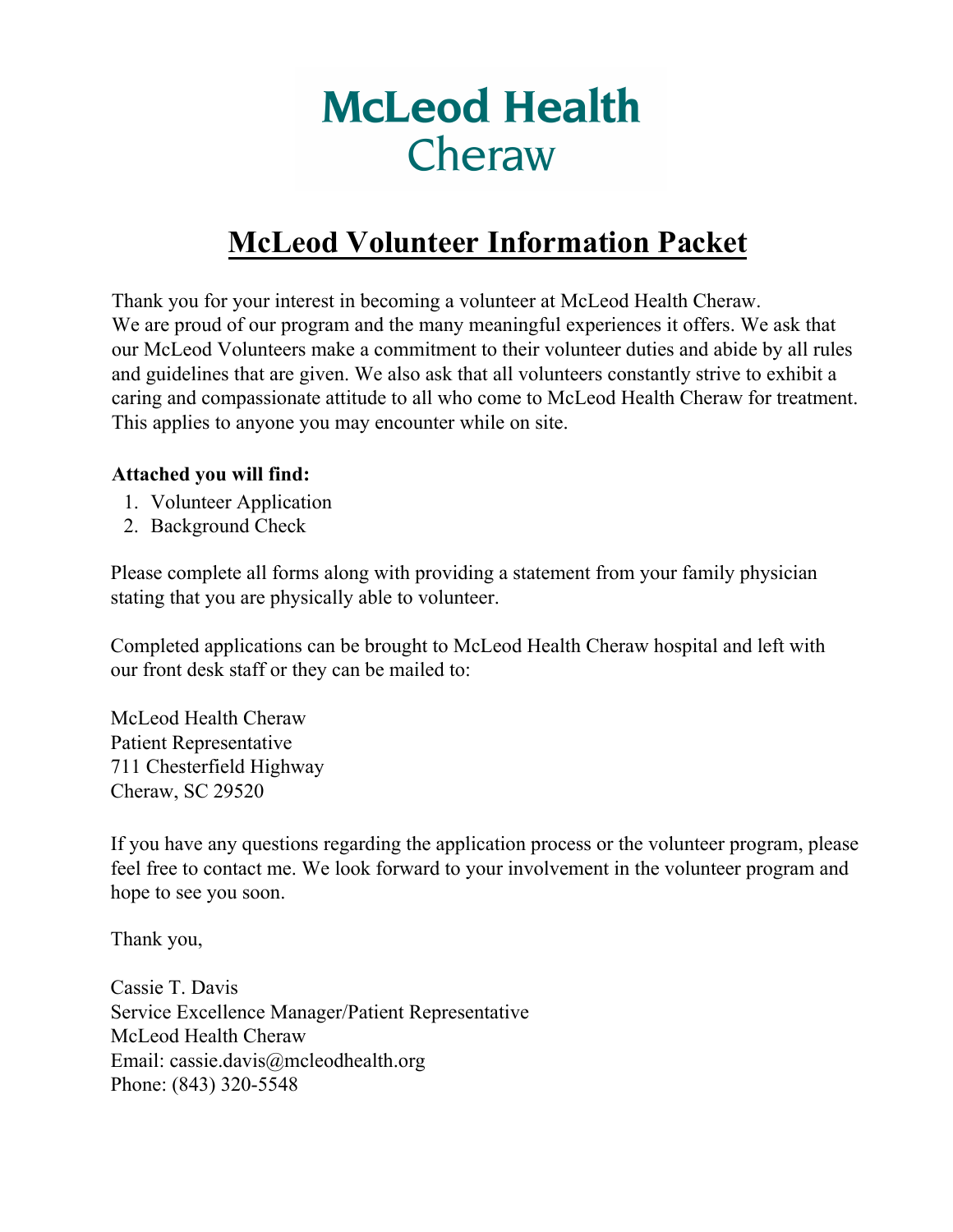## **McLeod Health** Cheraw

**Application for Volunteer Position**

#### **TO BE COMPLETED BY APPLICANT**

|        | How did you learn about the McLeod Volunteer Program? |       |                                                                                           |              |  |  |
|--------|-------------------------------------------------------|-------|-------------------------------------------------------------------------------------------|--------------|--|--|
|        |                                                       |       | Do you know any McLeod Volunteers?______If so, who?______________________________         |              |  |  |
|        |                                                       |       | Have you ever volunteered before?<br>If yes, what did you do and where did you volunteer? |              |  |  |
|        |                                                       |       |                                                                                           |              |  |  |
|        |                                                       |       |                                                                                           |              |  |  |
|        |                                                       |       |                                                                                           |              |  |  |
|        |                                                       |       |                                                                                           |              |  |  |
|        |                                                       |       |                                                                                           |              |  |  |
|        |                                                       |       | List name, full address, and phone number of two personal references not related to you.  |              |  |  |
|        | 1. <u>___________________________________</u>         |       |                                                                                           |              |  |  |
| (Name) |                                                       |       | (Address)                                                                                 |              |  |  |
| (City) | (State)                                               | (Zip) | (Home Phone)                                                                              | (Work Phone) |  |  |
|        |                                                       |       |                                                                                           |              |  |  |
| 2.     |                                                       |       |                                                                                           |              |  |  |
| (Name) |                                                       |       | (Address)                                                                                 |              |  |  |
| (City) | (State)                                               | (Zip) | (Home Phone)                                                                              | (Work Phone) |  |  |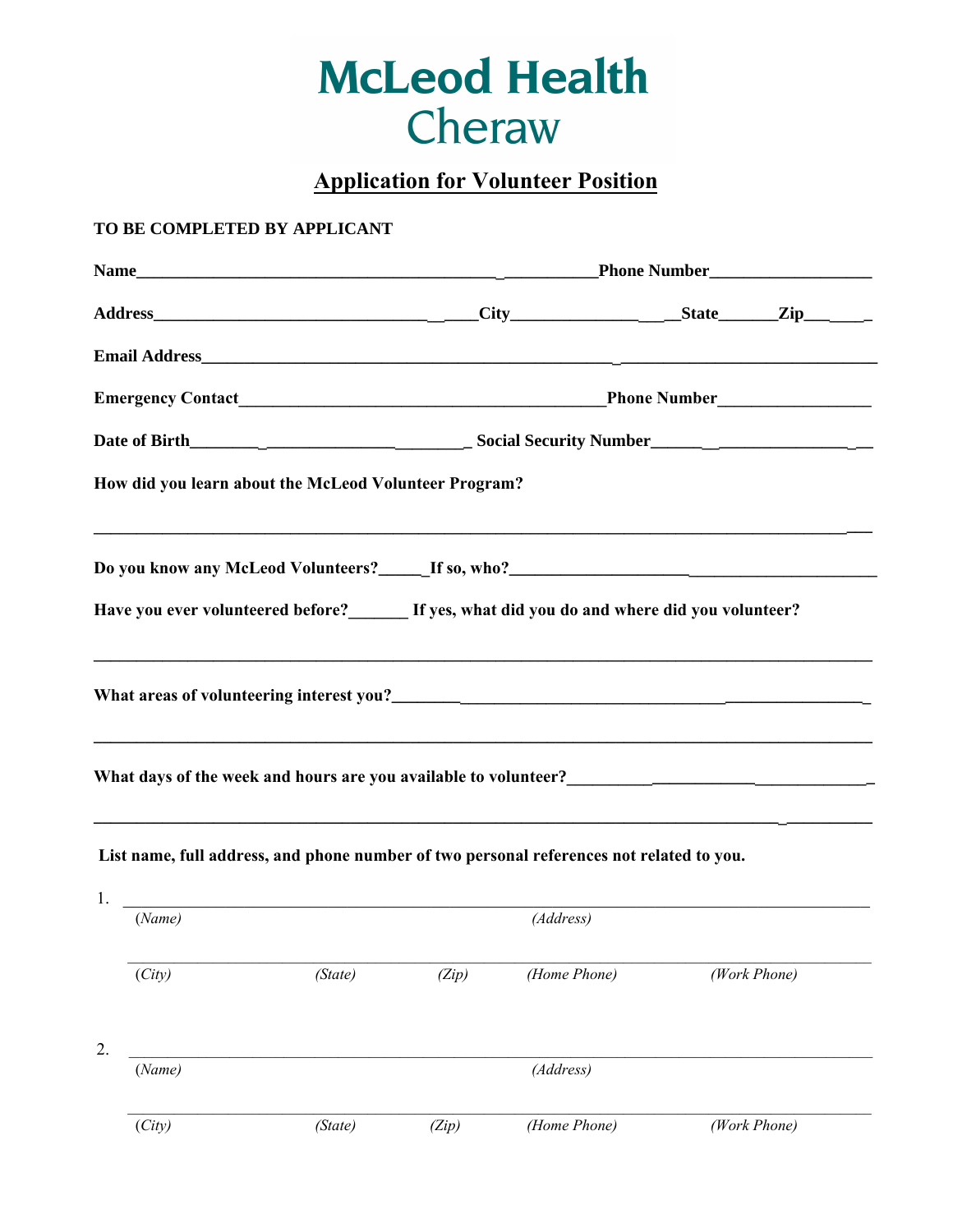# **McLeod Health** Cheraw

| <b>Educational Background:</b>                                                                                                                                                                                                                |  |
|-----------------------------------------------------------------------------------------------------------------------------------------------------------------------------------------------------------------------------------------------|--|
|                                                                                                                                                                                                                                               |  |
| Other courses completed (i.e. Computer, GED, etc.)<br><u>Letter and the courses completed</u> (i.e. Computer, GED, etc.)<br><u>Letter and the contract of the contract of the contract of the contract of the contract of the contract of</u> |  |
|                                                                                                                                                                                                                                               |  |
|                                                                                                                                                                                                                                               |  |
| Have you ever been convicted of a felony? Yes____ No____                                                                                                                                                                                      |  |
|                                                                                                                                                                                                                                               |  |
| Have you received a physical examination in the past year? Yes No                                                                                                                                                                             |  |
| Please list the name of your family physician and phone number.<br><u>Lease list the name of your family physician and phone number.</u>                                                                                                      |  |
|                                                                                                                                                                                                                                               |  |
|                                                                                                                                                                                                                                               |  |
|                                                                                                                                                                                                                                               |  |
|                                                                                                                                                                                                                                               |  |
| I CERTIFY THAT THE ABOVE INFORMATION IS TRUE.                                                                                                                                                                                                 |  |
| I UNDERSTAND THAT PRIOR TO SERVING AS A VOLUNTEER A SOUTH CAROLINA<br>RECORDS CHECK WILL BE PERFORMED.                                                                                                                                        |  |
| <b>SIGNED</b><br><b>DATE DATE</b>                                                                                                                                                                                                             |  |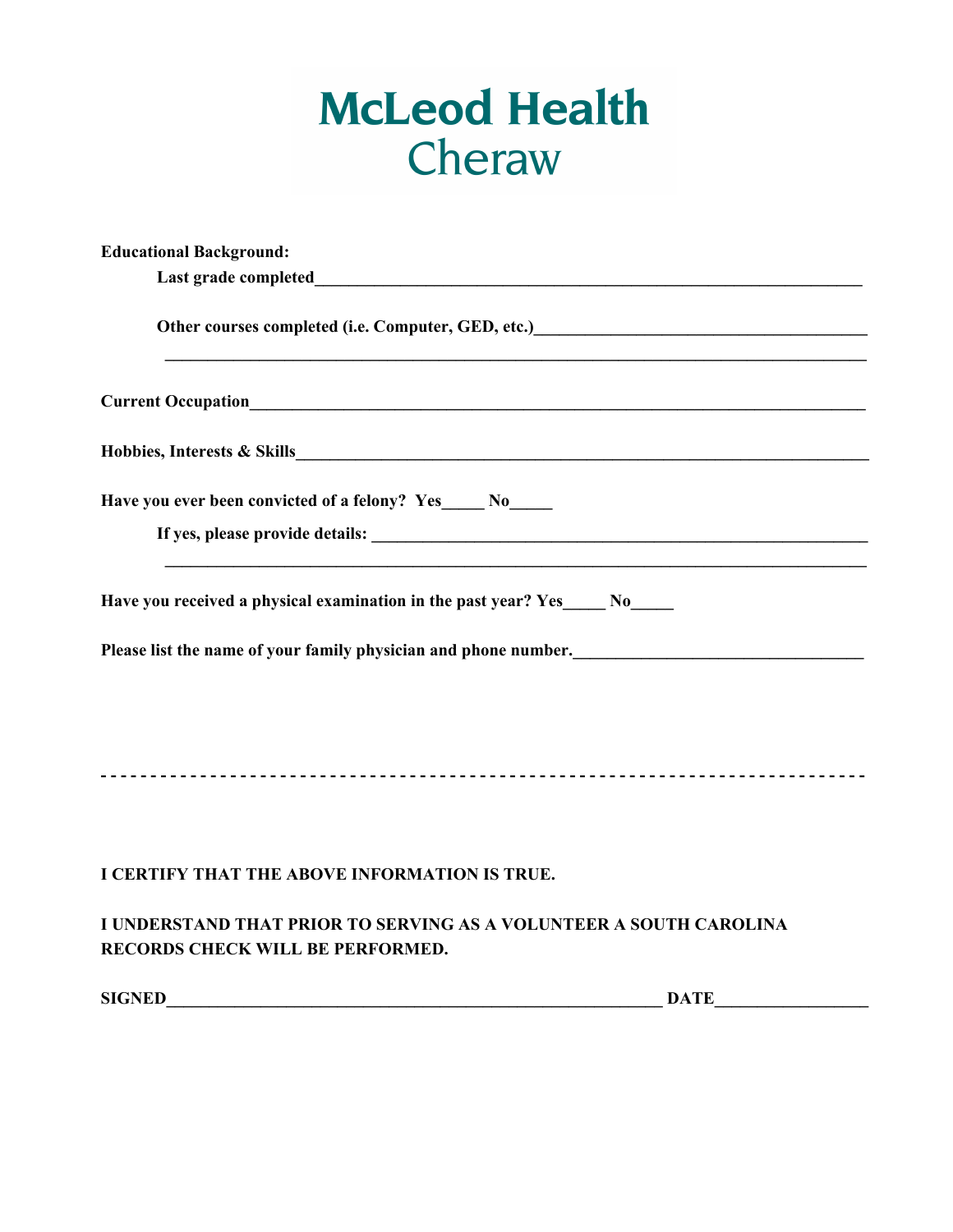#### **DISCLOSURE REGARDING BACKGROUND INVESTIGATION**

**IMPORTANT --** PLEASE READ CAREFULLY BEFORE SIGNING AUTHORIZATION

**McLeod Health** ("the Company") may obtain information about you for employment/volunteer or contractor purposes from a third party consumer reporting agency. Thus, you may be the subject of a "consumer report" which may include information about your character, general reputation, personal characteristics, and/or mode of living. These reports may contain information regarding your criminal history, social security verification, motor vehicle records ("driving records"), verification of your education (including transcripts), or other background checks.

You have the right, upon written request made within a reasonable time, to request whether a consumer report has been run about you. These searches will be conducted by Aurico Reports LLC, 116 W. Eastman St., Arlington Heights, Illinois, 60004, (866) 255-1852, www.aurico.com. The scope of this disclosure is all-encompassing, however, allowing the Company to obtain from any outside organization all manner of consumer reports throughout the course of your assignment or employment to the extent permitted by law.

**Signature: Constant Constant Constant Constant Constant Constant Constant Constant Constant Constant Constant Constant Constant Constant Constant Constant Constant Constant Constant Constant Constant Constant Constant C**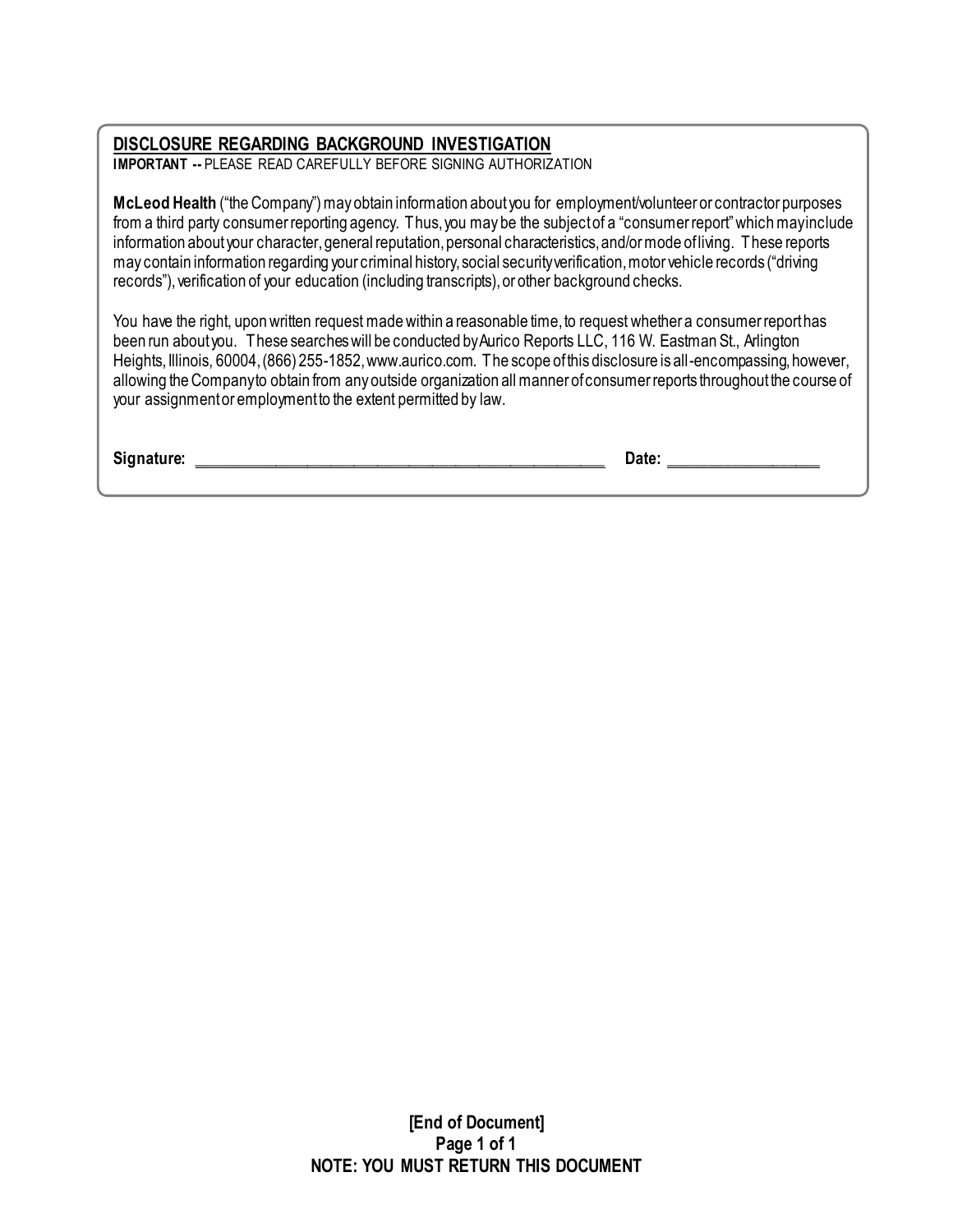#### **ACKNOWLEDGMENT AND AUTHORIZATION**

I acknowledge receipt of the separate document entitled DISCLOSURE REGARDING BACKGROUND INVESTIGATION and A SUMMARY OF YOUR RIGHTS UNDER THE FAIR CREDIT REPORTING ACT and certify that I have read and understand both of those documents. I hereby authorize the obtaining of "consumer reports" by the Companyat any time after receipt of this authorization and throughout my assignment or employment, if applicable. To this end, I hereby authorize, without reservation, any law enforcement agency, branch of the military, administrator, state or federal agency, institution, school or university (public or private), information service bureau, employer, or insurance company to furnish any and all background information requested by **Aurico Reports LLC, 116 W. Eastman St., Arlington Heights, Illinois, 60004, (866) 255-1852, www.aurico.com** and/orthe Company. I agree that a facsimile ("fax"), electronic or photographic copy of this Authorization shall be as valid as the original.

**New York applicants, volunteers, contractors or employees only:** Upon request, you will be informed whether or not a consumer report was requested by the Company, and if such report was requested, informed of the name and address of the consumer reporting agency that furnished the report. You have the right to inspect and receive a copy of any investigative consumer report requested by the Company by contacting the consumer reporting agency identified above directly.By signing below, you also acknowledge receipt of Article 23-A of the New York Correction Law.

**New York applicants, volunteers, contractors or employees only:** By signing this form, you further authorize the Company to provide you with a copy of your consumer report, the New York City Fair Chance Act Notice form, and any other documents, to the extent required by law, at the mailing address and/or email address you provide to the Company.

**Oregon applicants, volunteers, contractors or employees only:** Information describing your rights under federal and Oregon law regarding consumer identity theft protection, the storage and disposal of your credit information, and remedies available should you suspect or find that the Company has not maintained secured records is available to you upon request.

**Washington State applicants, volunteers, contractors or employees only:** You also have the right to request from the consumer reporting agency a written summary of your rights and remedies under the Washington Fair Credit Reporting Act.

**Minnesota and Oklahoma applicants, volunteers, contractors or employees only:** Please check this box if you would like to receive a copy of a consumer report if one is obtained by the Company.  $\Box$ 

**Signature: \_\_\_\_\_\_\_\_\_\_\_\_\_\_\_\_\_\_\_\_\_\_\_\_\_\_\_\_\_\_\_\_\_\_\_\_\_\_\_\_\_\_\_\_\_\_\_\_\_\_\_\_ Date: \_\_\_\_\_\_\_\_\_\_\_\_\_\_\_\_\_\_\_**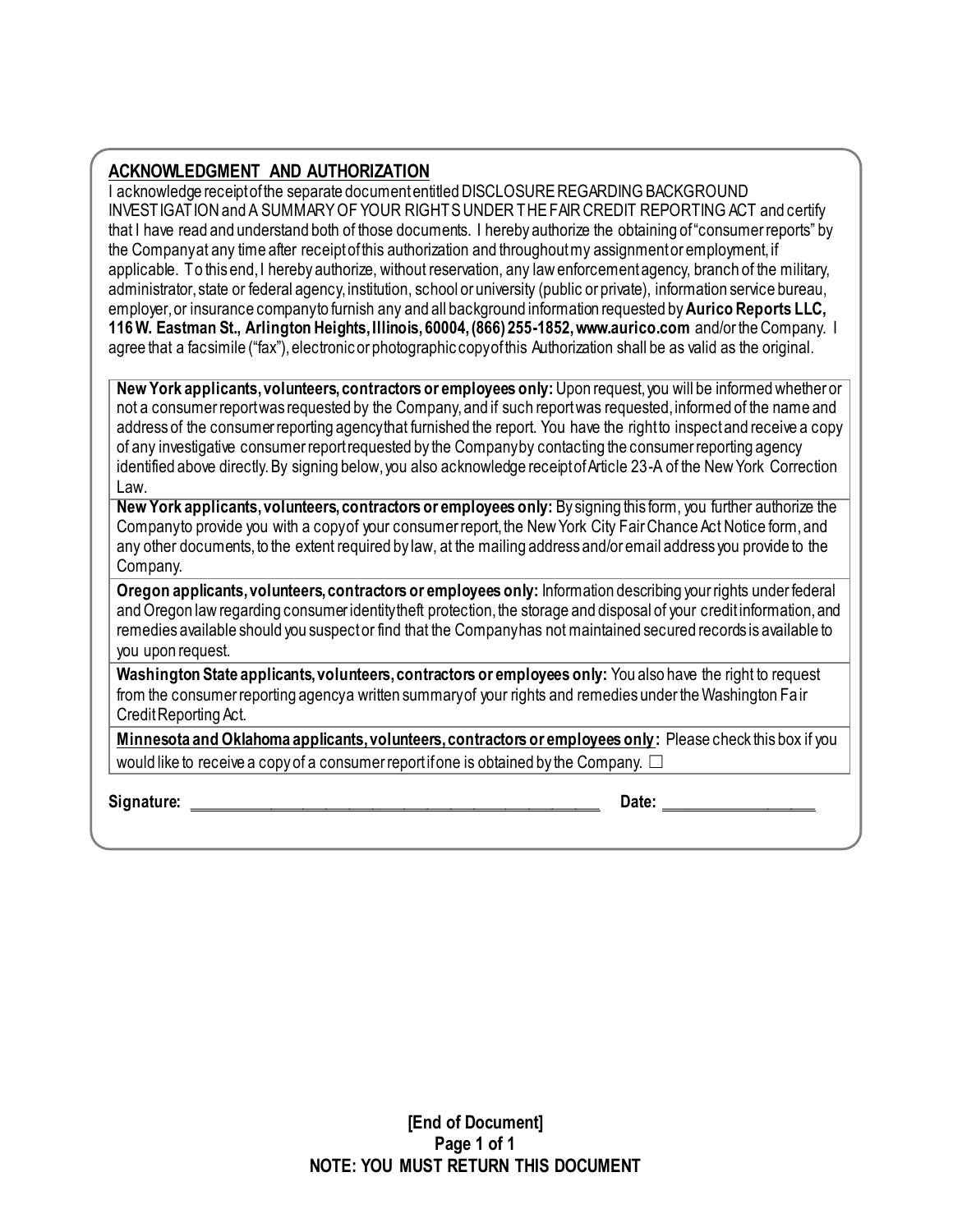#### **PLEASE PRINT NEATLY AND MAKE SURE THE PRINTING IS LEGIBLE**

| First Name:                            | Middle Name:                                                                                                | Last Name:              |                 |     |           |
|----------------------------------------|-------------------------------------------------------------------------------------------------------------|-------------------------|-----------------|-----|-----------|
|                                        |                                                                                                             |                         |                 |     |           |
| Maiden Name:                           |                                                                                                             | Date Changed:           |                 |     |           |
|                                        |                                                                                                             |                         |                 |     |           |
| Other last names used:                 |                                                                                                             | Date Changed:           |                 |     |           |
|                                        |                                                                                                             |                         |                 |     |           |
| Other last names used:                 |                                                                                                             | Date Changed:           |                 |     |           |
|                                        |                                                                                                             |                         |                 |     |           |
| Other last names used:                 |                                                                                                             | Date Changed:           |                 |     |           |
|                                        |                                                                                                             |                         |                 |     |           |
|                                        | List all cities and states where you have lived for the past 7 years - Attach additional sheet if necessary |                         |                 |     |           |
| <b>Street</b>                          | City                                                                                                        | County                  | State           | ZIP | How Long? |
|                                        |                                                                                                             |                         |                 |     |           |
| Current:                               |                                                                                                             |                         |                 |     |           |
| 2:                                     |                                                                                                             |                         |                 |     |           |
| 3:                                     |                                                                                                             |                         |                 |     |           |
| 4:                                     |                                                                                                             |                         |                 |     |           |
| Present Phone Number (with area code): |                                                                                                             | Social Security Number: |                 |     |           |
|                                        |                                                                                                             |                         |                 |     |           |
| Date of Birth* (MM/DD/YYYY):           |                                                                                                             | Gender*                 |                 |     |           |
|                                        |                                                                                                             | <b>O</b> Male           | <b>C</b> Female |     |           |
| Driver's License Number:               |                                                                                                             | Driver's License State: |                 |     |           |

\*This information will be used for background screening purposes only and will not be used as hiring criteria.

**[End of Document] Page 1 of 1 NOTE: YOU MUST RETURN THIS DOCUMENT**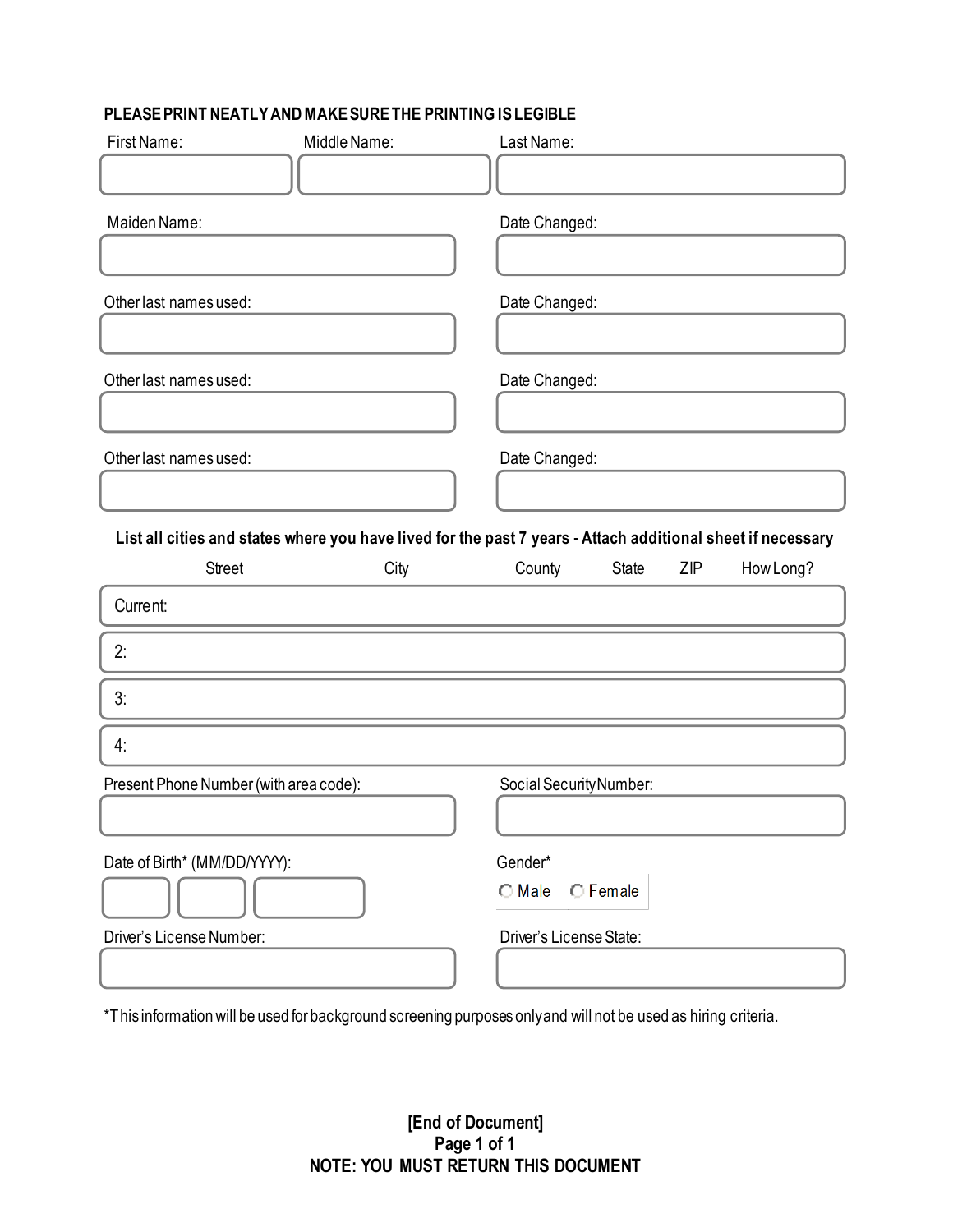*Para información en español, visite www.consumerfinance.gov/learnmore o escribe a la Consumer Financial Protection Bureau, 1700 G Street N.W., Washington, DC 20552.*

#### **A Summary of Your Rights Under the Fair Credit Reporting Act**

The federal Fair Credit Reporting Act (FCRA) promotes the accuracy, fairness, and privacy of information in the files of consumer reporting agencies. There are many types of consumer reporting agencies, including credit bureaus and specialty agencies (such as agencies that sell information about check writing histories, medical records, and rental history records). Here is a summary of your major rights under the FCRA. **For more information, including information about additional rights, go to www.consumerfinance.gov/learnmore or write to: Consumer Financial Protection Bureau, 1700 G Street N.W., Washington, DC 20552.**

- **You must be told if information in your file has been used against you.** Anyone who uses a credit report or another type of consumer report to deny your application for credit, insurance, or employment – or to take another adverse action against you – must tell you, and must give you the name, address, and phone number of the agency that provided the information.
- **You have the right to know what is in your file.** You may request and obtain all the information about you in the files of a consumer reporting agency (your "file disclosure"). You will be required to provide proper identification, which may include your Social Security number. In many cases, the disclosure will be free. You are entitled to a free file disclosure if:
	- a person has taken adverse action against you because of information in your credit report;
	- you are the victim of identity theft and place a fraud alert in your file;
	- your file contains inaccurate information as a result of fraud;
	- you are on public assistance;
	- you are unemployed but expect to apply for employment within 60 days.

In addition, all consumers are entitled to one free disclosure every 12 months upon request from each nationwide credit bureau and from nationwide specialty consumer reporting agencies. See www.consumerfinance.gov/learnmore for additional information.

- **You have the right to ask for a credit score.** Credit scores are numerical summaries of your credit-worthiness based on information from credit bureaus. You may request a credit score from consumer reporting agencies that create scores or distribute scores used in residential real property loans, but you will have to pay for it. In some mortgage transactions, you will receive credit score information for free from the mortgage lender.
- **You have the right to dispute incomplete or inaccurate information.** If you identify information in your file that is incomplete or inaccurate, and report it to the consumer reporting agency, the agency must investigate unless your dispute is frivolous. See www.consumerfinance.gov/learnmore for an explanation of dispute procedures.
- **Consumer reporting agencies must correct or delete inaccurate, incomplete, or unverifiable information.** Inaccurate, incomplete or unverifiable information must be removed or corrected, usually within 30 days. However, a consumer reporting agency may continue to report information it has verified as accurate.
- **Consumer reporting agencies may not report outdated negative information.** In most cases, a consumer reporting agency may not report negative information that is more than seven years old, or bankruptcies that are more than 10 years old.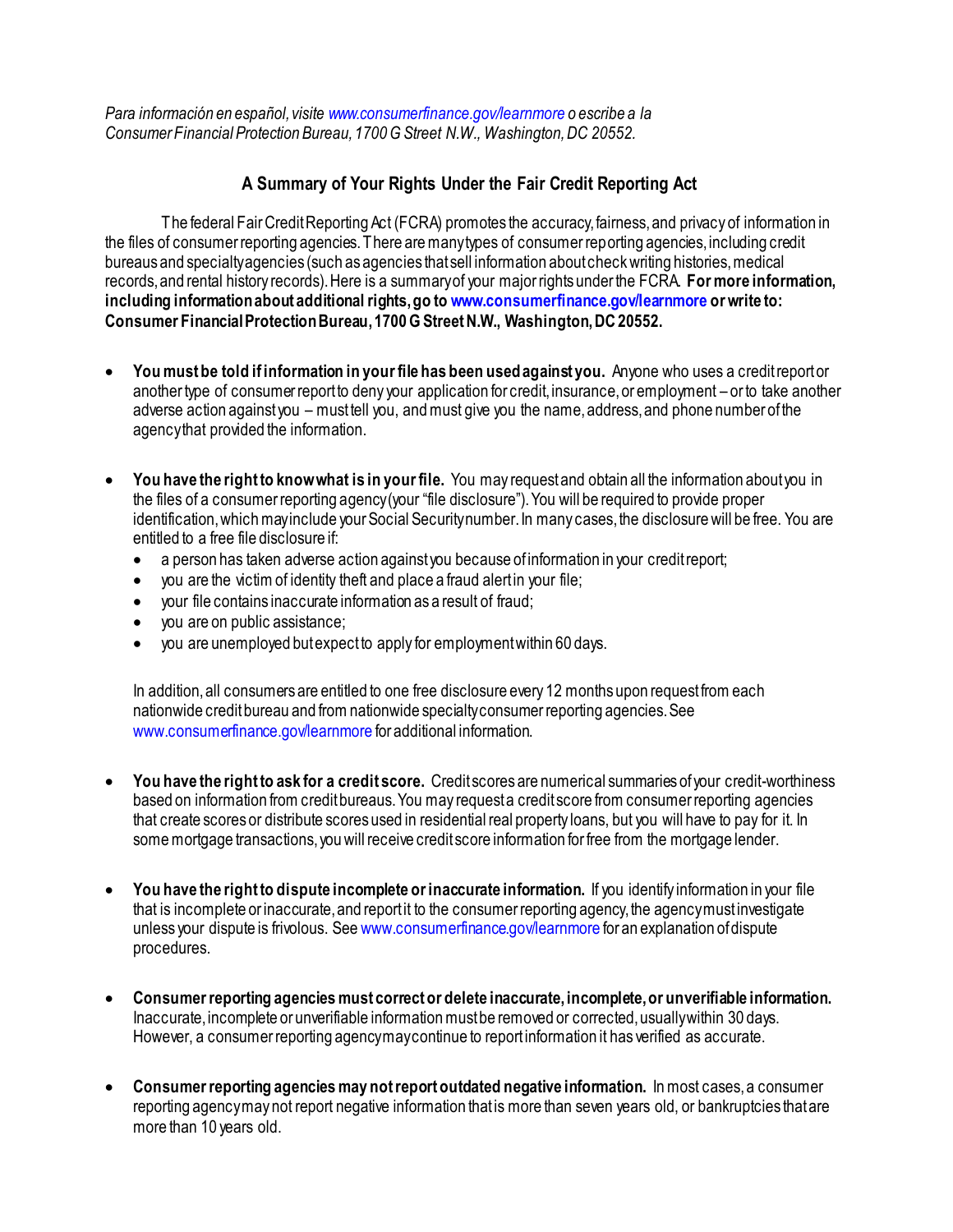- **Access to your file is limited.** A consumer reporting agency may provide information about you only to people with a valid need – usually to consider an application with a creditor, insurer, employer, landlord, or other business. The FCRA specifies those with a valid need for access.
- **You must give your consent for reports to be provided to employers.** A consumer reporting agency may not give out information about you to your employer, or a potential employer, without your written consent given to the employer. Written consent generally is not required in the trucking industry. For more information, go to [www.consumerfinance.gov/learnmore.](http://www.consumerfinance.gov/learnmore)
- **You may limit "prescreened" offers of credit and insurance you get based on information in your credit report.** Unsolicited "prescreened" offers for credit and insurance must include a toll-free phone number you can call if you choose to remove your name and address from the lists these offers are based on. You may opt-out with the nationwide credit bureaus at 1-888-5-OPTOUT (1-888-567-8688).
- **You may seek damages from violators.** If a consumer reporting agency, or, in some cases, a user of consumer reports or a furnisher of information to a consumer reporting agency violates the FCRA, you may be able to sue in state or federal court.
- **Identity theft victims and active duty military personnel have additional rights.** For more information, visit www.consumerfinance.gov/learnmore.

**States may enforce the FCRA, and many states have their own consumer reporting laws. In some cases, you may have more rights under state law. For more information, contact your state or local consumer protection agency or your state Attorney General. For information about your federal rights, contact:**

| <b>TYPE OF BUSINESS:</b>                                                                                                                                                                                                                                                                                                     | <b>CONTACT:</b>                                                                                                                        |
|------------------------------------------------------------------------------------------------------------------------------------------------------------------------------------------------------------------------------------------------------------------------------------------------------------------------------|----------------------------------------------------------------------------------------------------------------------------------------|
| 1.a. Banks, savings associations, and credit unions with<br>total assets of over \$10 billion and their affiliates.                                                                                                                                                                                                          | a. Consumer Financial Protection Bureau<br>1700 G Street, N.W.<br>Washington, DC 20552                                                 |
| 1b. Such affiliates that are not banks, savings<br>associations, or credit unions also should list, in<br>addition to the Bureau:                                                                                                                                                                                            | b. Federal Trade Commission: Consumer<br>Response Center-FCRA<br>Washington, DC 20580<br>(877) 382-4357                                |
| 2. To the extent not included in item 1 above:                                                                                                                                                                                                                                                                               |                                                                                                                                        |
| a. National banks, federal savings associations, and<br>federal branches and federal agencies of foreign banks                                                                                                                                                                                                               | a. Office of the Comptroller of the Currency<br>Customer Assistance Group<br>1301 McKinney Street, Suite 3450<br>Houston, TX77010-9050 |
| b. State member banks, branches and agencies of<br>foreign banks (other than federal branches, federal<br>agencies, and insured state branches of foreign banks),<br>commercial lending companies owned or controlled by<br>foreign banks, and organizations operating under section<br>25 or 25A of the Federal Reserve Act | b. Federal Reserve Consumer Help Center<br>P.O. Box. 1200<br>Minneapolis, MN 55480                                                     |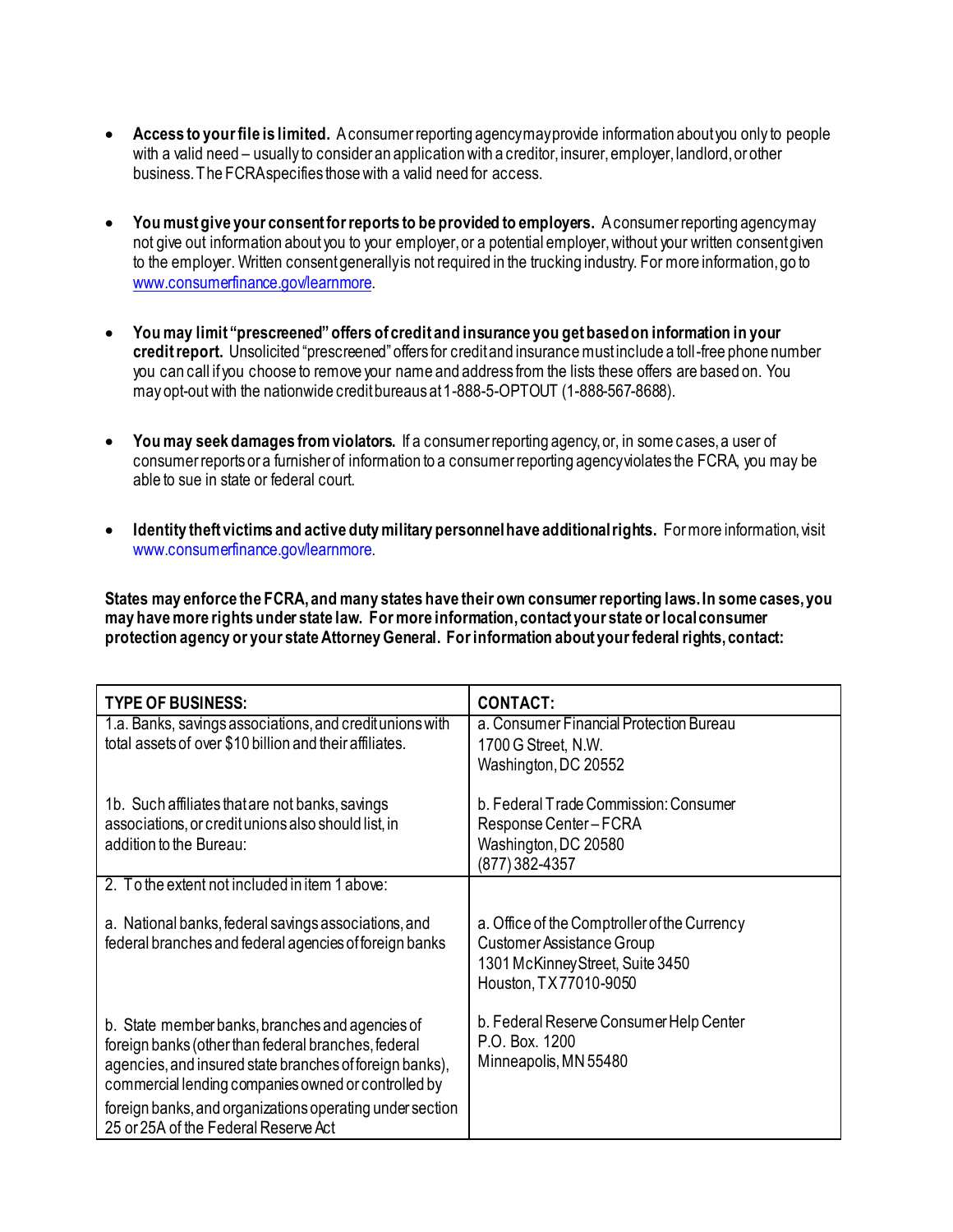| c. Nonmember Insured Banks, Insured State Branches       | c. FDIC Consumer Response Center                     |  |  |
|----------------------------------------------------------|------------------------------------------------------|--|--|
| of Foreign Banks, and insured state savings              | 1100 Walnut Street, Box #11                          |  |  |
| associations                                             | Kansas City, MO 64106                                |  |  |
|                                                          |                                                      |  |  |
| d. Federal Credit Unions                                 | d. National Credit Union Administration              |  |  |
|                                                          | Office of Consumer Protection (OCP)                  |  |  |
|                                                          | Division of Consumer Compliance and Outreach (DCCO)  |  |  |
|                                                          | 1775 Duke Street                                     |  |  |
|                                                          | Alexandria, VA 22314                                 |  |  |
| 3. Air carriers                                          | Asst. General Counsel for Aviation Enforcement &     |  |  |
|                                                          | Proceedings                                          |  |  |
|                                                          | <b>Aviation Consumer Protection Division</b>         |  |  |
|                                                          | Department of Transportation                         |  |  |
|                                                          | 1200 New Jersey Avenue, S.E.                         |  |  |
|                                                          | Washington, DC 20590                                 |  |  |
| 4. Creditors Subject to Surface Transportation Board     | Office of Proceedings, Surface Transportation Board  |  |  |
|                                                          | Department of Transportation                         |  |  |
|                                                          | 395 E Street, S.W.                                   |  |  |
|                                                          | Washington, DC 20423                                 |  |  |
| 5. Creditors Subject to the Packers and Stockyards Act,  | Nearest Packers and Stockyards Administration area   |  |  |
| 1921                                                     | supervisor                                           |  |  |
| 6. Small Business Investment Companies                   | Associate Deputy Administrator for Capital Access    |  |  |
|                                                          | United States Small Business Administration          |  |  |
|                                                          | 409 Third Street, S.W., 8th Floor                    |  |  |
|                                                          | Washington, DC 20416                                 |  |  |
| 7. Brokers and Dealers                                   | Securities and Exchange Commission                   |  |  |
|                                                          | 100 F St, N.E.                                       |  |  |
|                                                          | Washington, DC 20549                                 |  |  |
| 8. Federal Land Banks, Federal Land Bank Associations,   | <b>Farm Credit Administration</b>                    |  |  |
| Federal Intermediate Credit Banks, and Production Credit | 1501 Farm Credit Drive                               |  |  |
| Associations                                             | McLean, VA 22102-5090                                |  |  |
| 9. Retailers, Finance Companies, and All Other Creditors | FTC Regional Office for region in which the creditor |  |  |
| Not Listed Above                                         | operates or Federal Trade Commission: Consumer       |  |  |
|                                                          | Response Center - FCRA                               |  |  |
|                                                          | Washington, DC 20580                                 |  |  |
|                                                          | (877) 382-43557                                      |  |  |
|                                                          |                                                      |  |  |
|                                                          |                                                      |  |  |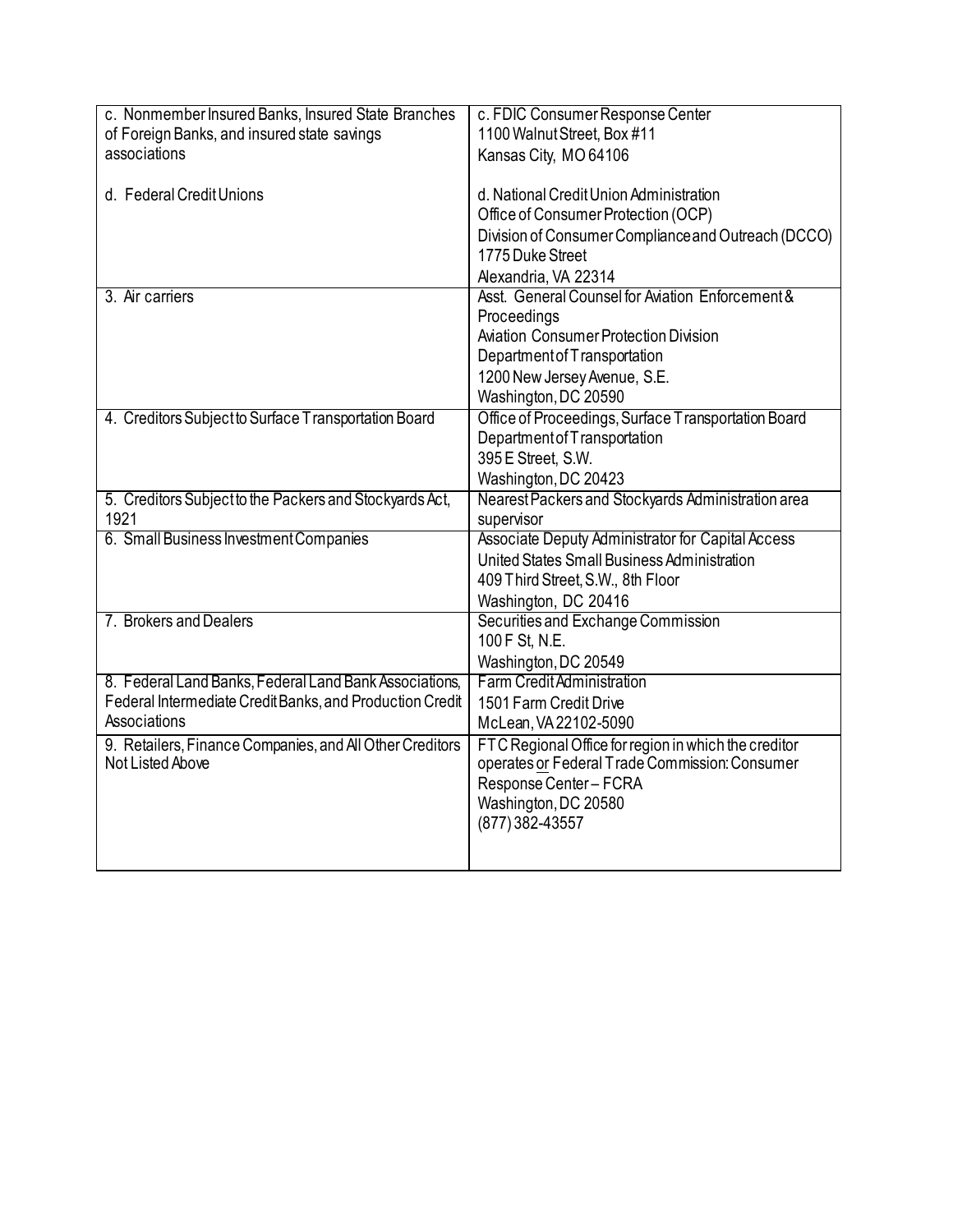### **FOR NEW YORK APPLICANTS ONLY**

#### NEW YORK STATE CORRECTION LAW ARTICLE 23-A: LICENSURE AND EMPLOYMENT OF PERSONS PREVIOUSLY CONVICTED OF ONE OR MORE CRIMINAL OFFENSES

#### § 750. Definitions

For the purposes of this article, the following terms shall have the following meanings:

1. "Public agency" means the state or any local subdivision thereof, or any state or local department, agency, board or commission.

2. "Private employer" means any person, company, corporation, labor organization or association which employs ten or more persons.

3. "Direct relationship" means that the nature of criminal conduct for which the person was convicted has a direct bearing on his fitness or ability to perform one or more of the duties or responsibilities necessarily related to the license [fig 1] , opportunity, or job in question.

4. "License" means any certificate, license, permit or grant of permission required by the laws of this state, its political subdivisions or instrumentalities as a condition for the lawful practice of any occupation, employment, trade, vocation, business, or profession. Provided, however, that "license" shall not, for the purposes of this article, include any license or permit to own, possess, carry, or fire any explosive, pistol, handgun, rifle, shotgun, or other firearm.

5. "Employment" means any occupation, vocation or employment, or any form of vocational or educational training. Provided, however, that "employment" shall not, for the purposes of this article, include membership in any law enforcement agency.

#### § 751. Applicability

The provisions of this article shall apply to any application by any person for a license or employment at any public or private employer, who has previously been convicted of one or more criminal offenses [fig 1] in this state or in any other jurisdiction, [fig 2] and to any license or employment held by any person whose conviction of one or more criminal offenses in this state or in any other jurisdiction preceded such employment or granting of a license, except where a mandatory forfeiture, disability or bar to employment is imposed by law, and has not been removed by an executive pardon, ce rtificate of relief from disabilities or certificate of good conduct. Nothing in this article shall be construed to affect any right an employer may have with respect to an intentional misrepresentation in connection with an application for employment made by a prospective employee or previously made by a current employee.

§ 752. Unfair discrimination against persons previously convicted of one or more criminal offenses prohibited

No application for any license or employment, and no employment or license held by an individual, to which the provisions of this article are applicable, shall be denied or acted upon adversely by reason of the [fig 1] individual's having been previously convicted of one or more criminal offenses, or by reason of a finding of lack of "good moral character" when such finding is based upon the fact that the [fig 2] individual has previously been convicted of one or more criminal offenses, unless: